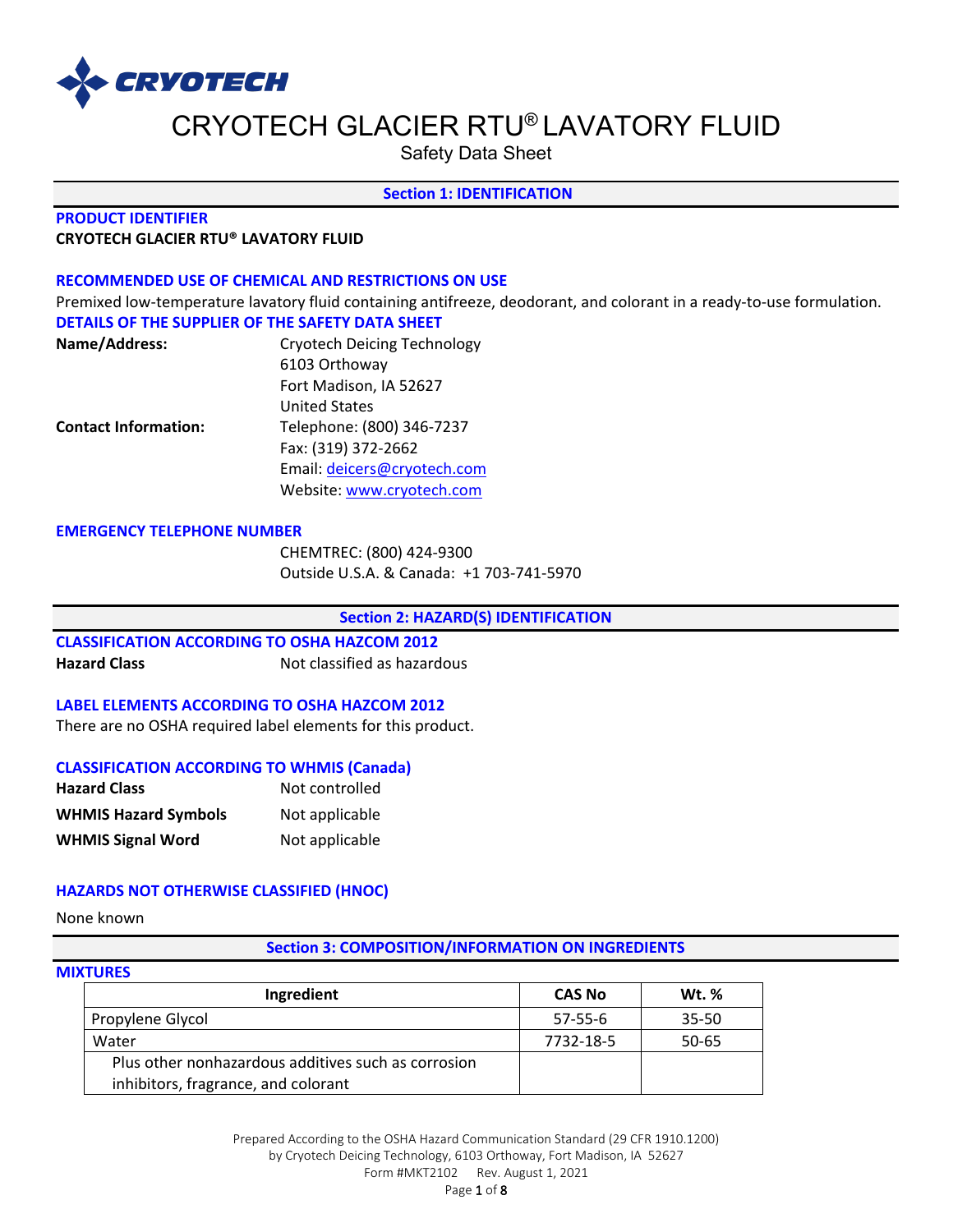

Safety Data Sheet

### **Section 4: FIRST- AID MEASURES**

### **DESCRIPTION OF FIRST-AID MEASURE**

| Eye               | In case of contact, immediately flush eyes with plenty of water for at least 15 minutes,<br>while holding eyelids open. If easy to do, remove contact lenses, if worn. No additional<br>first aid should be necessary, however, if irritation persists, get medical attention. |
|-------------------|--------------------------------------------------------------------------------------------------------------------------------------------------------------------------------------------------------------------------------------------------------------------------------|
| <b>Skin</b>       | As a precaution, wash skin thoroughly with soap and water. Remove and wash<br>contaminated clothing.                                                                                                                                                                           |
| <b>Inhalation</b> | Not expected to be an inhalation hazard. If inhaled, remove to fresh air. Get medical<br>advice / attention if feeling unwell.                                                                                                                                                 |
| Ingestion         | If swallowed, give milk or water to drink. Do NOT induce vomiting unless directed to do<br>so by medical personnel. Never give anything by mouth to an unconscious person.                                                                                                     |

### **MOST IMPORTANT SYMPTOMS / EFFECTS**

| Eye               | May be slightly irritating to the eyes. Symptoms may include discomfort or pain, excess<br>blinking, and tear production, with possible redness and swelling.             |
|-------------------|---------------------------------------------------------------------------------------------------------------------------------------------------------------------------|
| <b>Skin</b>       | Unlikely to cause prolonged or significant skin irritation.                                                                                                               |
| <b>Inhalation</b> | Inhalation of aerosol during spraying may cause physical respiratory tract irritation and<br>coughing. This product is not otherwise expected to be an inhalation hazard. |
| Ingestion         | Not expected to cause significant health effects by accidental ingestion.                                                                                                 |

### **INDICATION OF IMMEDIATE MEDICAL ATTENTION AND SPECIAL TREATMENT**

| <b>Specific Treatments</b> | If you feel unwell, seek medical advice immediately. Show the label or safety |
|----------------------------|-------------------------------------------------------------------------------|
|                            | data sheet to medical personnel if possible.                                  |

### **Section 5: FIRE FIGHTING MEASURES**

## **FLAMMABILITY**

Non-flammable by OSHA/WHMIS criteria

## **EXTINGUISHING MEDIA**

| <b>Suitable Extinguishing Media</b>                            | Fine water spray, alcohol-resistant foam, carbon dioxide, or dry chemical. Use<br>extinguishing media appropriate for surrounding materials.                                                            |
|----------------------------------------------------------------|---------------------------------------------------------------------------------------------------------------------------------------------------------------------------------------------------------|
| <b>Unsuitable Extinguishing Media</b>                          | Do not use solid water stream, which may spread fire.                                                                                                                                                   |
| <b>SPECIAL HAZARDS</b><br><b>Hazardous Combustion Products</b> | Combustion may form carbon monoxide (CO) and/or carbon dioxide ( $CO2$ ).                                                                                                                               |
| <b>Unusual Fire Hazards</b>                                    | Heat from fire can generate flammable vapor. Vapor is heavier than air and<br>may spread along floors. Pressure buildup in sealed containers in high heat<br>conditions may cause container to rupture. |

### **SPECIAL PROTECTIVE EQUIPMENT AND PRECAUTIONS FOR FIREFIGHTERS**

Wear protective equipment suitable for the surrounding environment.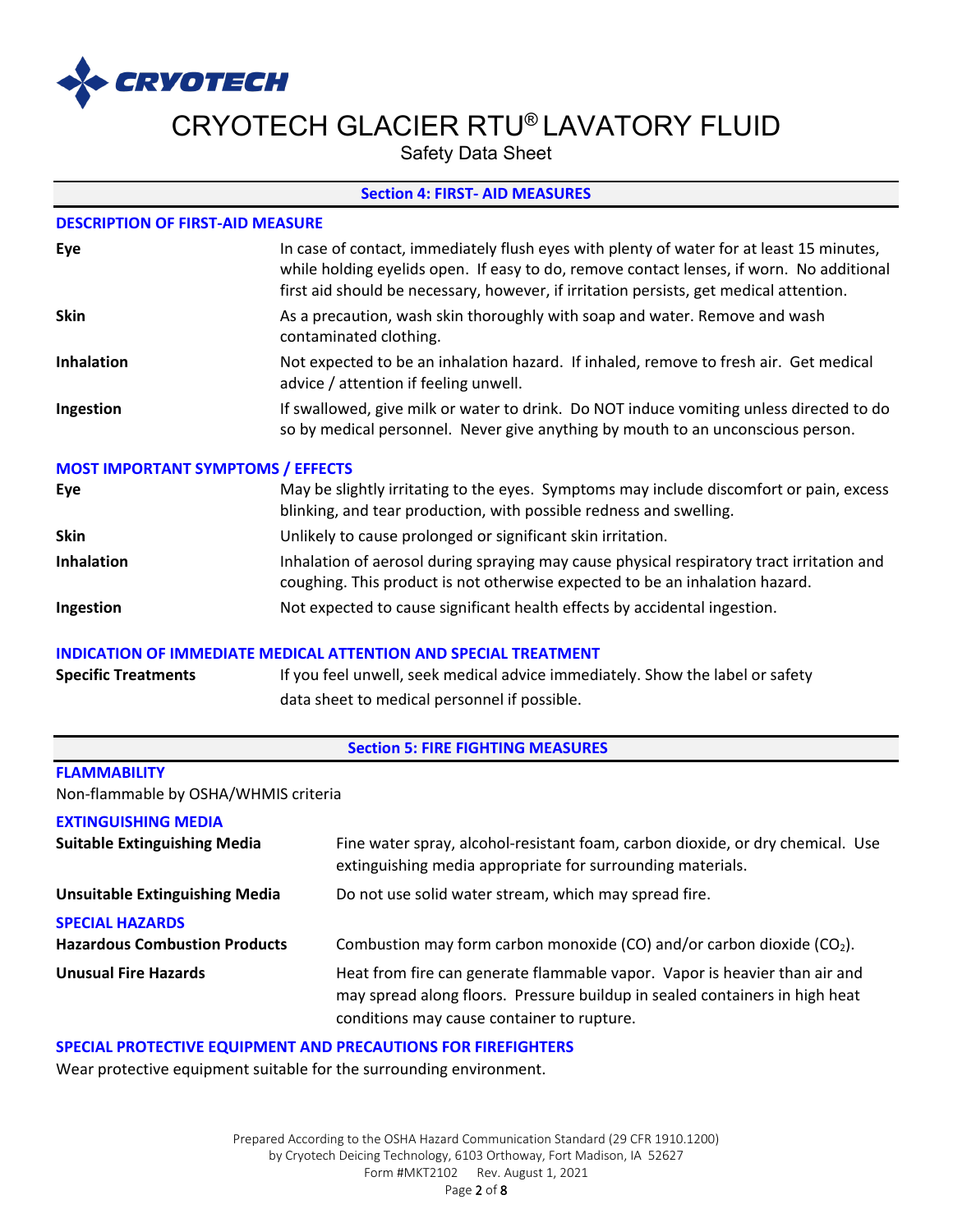

Safety Data Sheet

### **Section 6: ACCIDENTAL RELEASE MEASURES**

## **PERSONAL PRECAUTIONS, PROTECTIVE EQUIPMENT, AND EMERGENCY PROCEDURES**

Avoid eye/skin contact with spilled material. Refer to Section 7 for additional handling precautions

| <b>Methods for Containment</b> | Contain and/or absorb spill with inert material (e.g. sawdust, sand, vermiculite). |
|--------------------------------|------------------------------------------------------------------------------------|
| <b>Methods for Cleaning-Up</b> | Scoop up material and transfer to disposal container. Wash the spillage area with  |
|                                | plenty of water. If needed, wash spillage area with plenty of water.               |

|                                                         |                                                                                                                                                           | <b>Section 7: HANDLING AND STORAGE</b>                               |                                                                                         |  |
|---------------------------------------------------------|-----------------------------------------------------------------------------------------------------------------------------------------------------------|----------------------------------------------------------------------|-----------------------------------------------------------------------------------------|--|
| <b>PRECAUTIONS FOR SAFE HANDLING</b>                    |                                                                                                                                                           |                                                                      |                                                                                         |  |
| <b>Handling</b>                                         |                                                                                                                                                           | Avoid eye contact. Avoid breathing mist/aerosols when spraying.      |                                                                                         |  |
|                                                         |                                                                                                                                                           | <b>PRECAUTIONS FOR SAFE STORAGE, INCLUDING ANY INCOMPATIBILITIES</b> |                                                                                         |  |
| <b>Storage</b>                                          | agents.                                                                                                                                                   |                                                                      | Store in tightly sealed original containers, away from direct heat and strong oxidizing |  |
| <b>Section 8: EXPOSURE CONTROLS/PERSONAL PROTECTION</b> |                                                                                                                                                           |                                                                      |                                                                                         |  |
| <b>EXPOSURE LIMITS</b>                                  |                                                                                                                                                           |                                                                      |                                                                                         |  |
| <b>Exposure Limits</b>                                  | <b>Regulation</b>                                                                                                                                         | <b>Type of Listing</b>                                               | Value                                                                                   |  |
| Propylene Glycol                                        | <b>US WEEL</b>                                                                                                                                            | <b>TWA</b>                                                           | 10 mg/m <sup>3</sup>                                                                    |  |
| <b>EXPOSURE CONTROLS</b><br><b>Engineering Controls</b> | No special ventilation is usually necessary. Normal use of this product is not expected to<br>result in airborne concentrations above the exposure limit. |                                                                      |                                                                                         |  |
| <b>Eye Protection</b>                                   |                                                                                                                                                           | INDIVIDUAL PROTECTIVE MEASURES/PERSONAL PROTECTIVE EQUIPMENT         | Safety glasses or goggles are recommended if splashing/spraying into eyes is possible.  |  |
| <b>Skin Protection</b>                                  |                                                                                                                                                           | No special skin protection is usually necessary.                     |                                                                                         |  |
|                                                         |                                                                                                                                                           |                                                                      |                                                                                         |  |

## **Respiratory Protection** No special respiratory protection is usually necessary. Breathing of mist/aerosol should be avoided.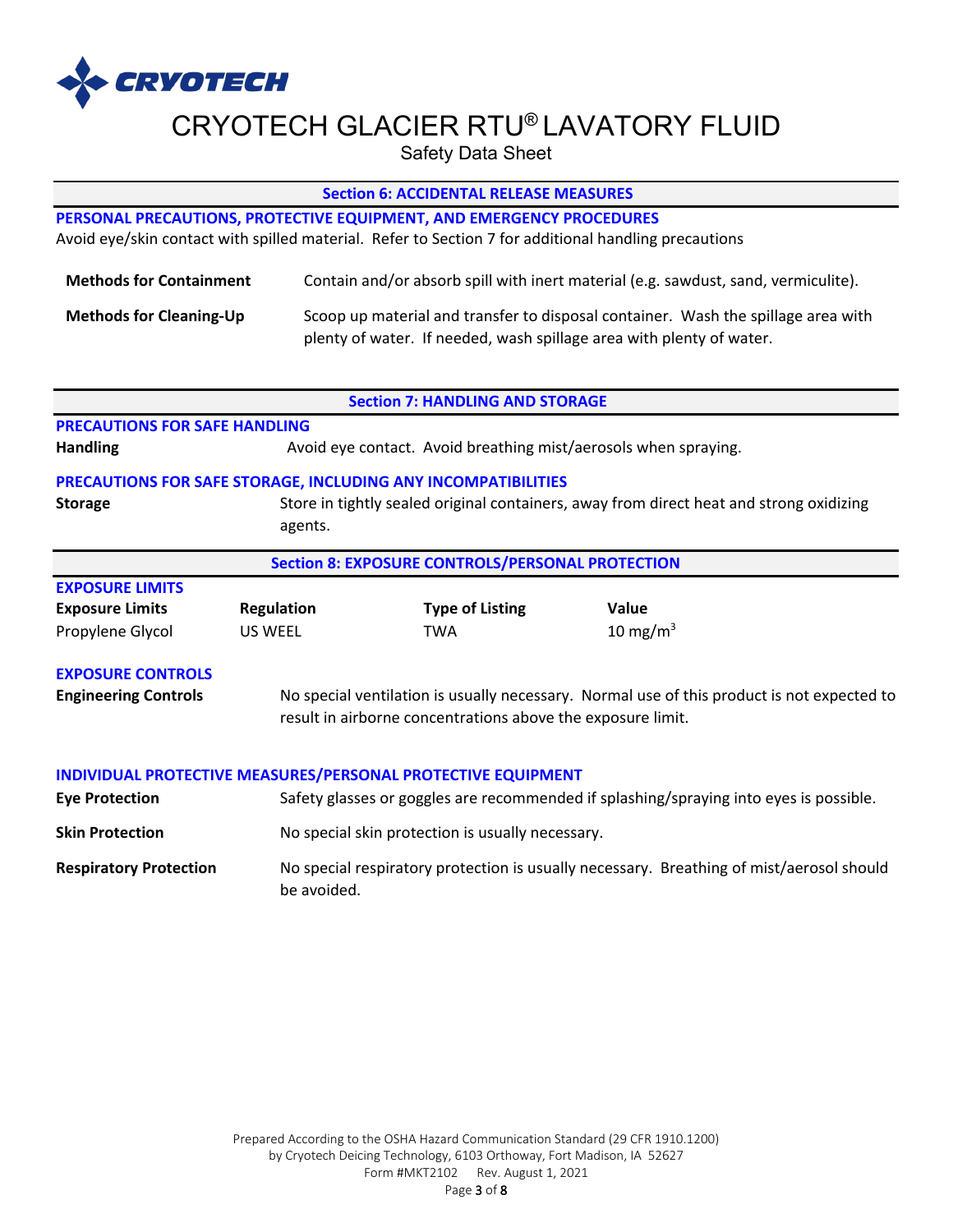

Safety Data Sheet

### **Section 9: PHYSICAL AND CHEMICAL PROPERTIES**

**ODOR** Floral **ODOR THRESHOLD** No data available **pH (20°C, 68°F)** 5 - 9 **FREEZING POINT** <-7°F (-21°C) **BOILING POINT**  $\sim$  105°C (221°F) **FLASH POINT**  $>104^{\circ}C(219^{\circ}F)$  based on propylene glycol **EVAPORATION RATE** No data available **FLAMMABILITY/EXPLOSION LIMITS Not applicable VAPOR DENSITY (AIR = 1)** No data available **RELATIVE DENSITY** 1.02 - 1.05 **SOLUBILITY IN WATER** Completely miscible PARTITION COEFFICIENT; n-OCTANOL/WATER No data available **AUTO-IGNITION TEMPERATURE** >400°C (752°F) based on propylene glycol **DECOMPOSITION TEMPERATURE** No data available **VISCOSITY (20°C)** <5 cP **OXIDIZING PROPERTIES** Not oxidizing **EXPLOSIVE PROPERTIES** Not explosive

**APPEARANCE Blue, mobile liquid, free from matter in suspension Blue, mobile liquid, free from matter in suspension VAPOR PRESSURE (20°C)**  $\sim$  24 mmHg (vapor is almost entirely water fraction)

#### **Section 10: STABILITY AND REACTIVITY**

### **REACTIVITY**

No dangerous reactions known under conditions of normal use.

#### **CHEMICAL STABILITY**

Stable. Hazardous polymerization will not occur.

#### **POSSIBILITY OF HAZARDOUS REACTIONS**

No dangerous reactions known under conditions of normal use.

#### **CONDITIONS TO AVOID**

Avoid prolonged exposure to temperatures over the boiling point of water. When water has evaporated, material is combustible.

### **INCOMPATIBLE MATERIALS**

Strong oxidizing agents; strong acids; strong bases.

### **HAZARDOUS DECOMPOSITION PRODUCTS**

May decompose into oxides of carbon (e.g., carbon monoxide, carbon dioxide) as well as aldehydes, ethers, and organic acids.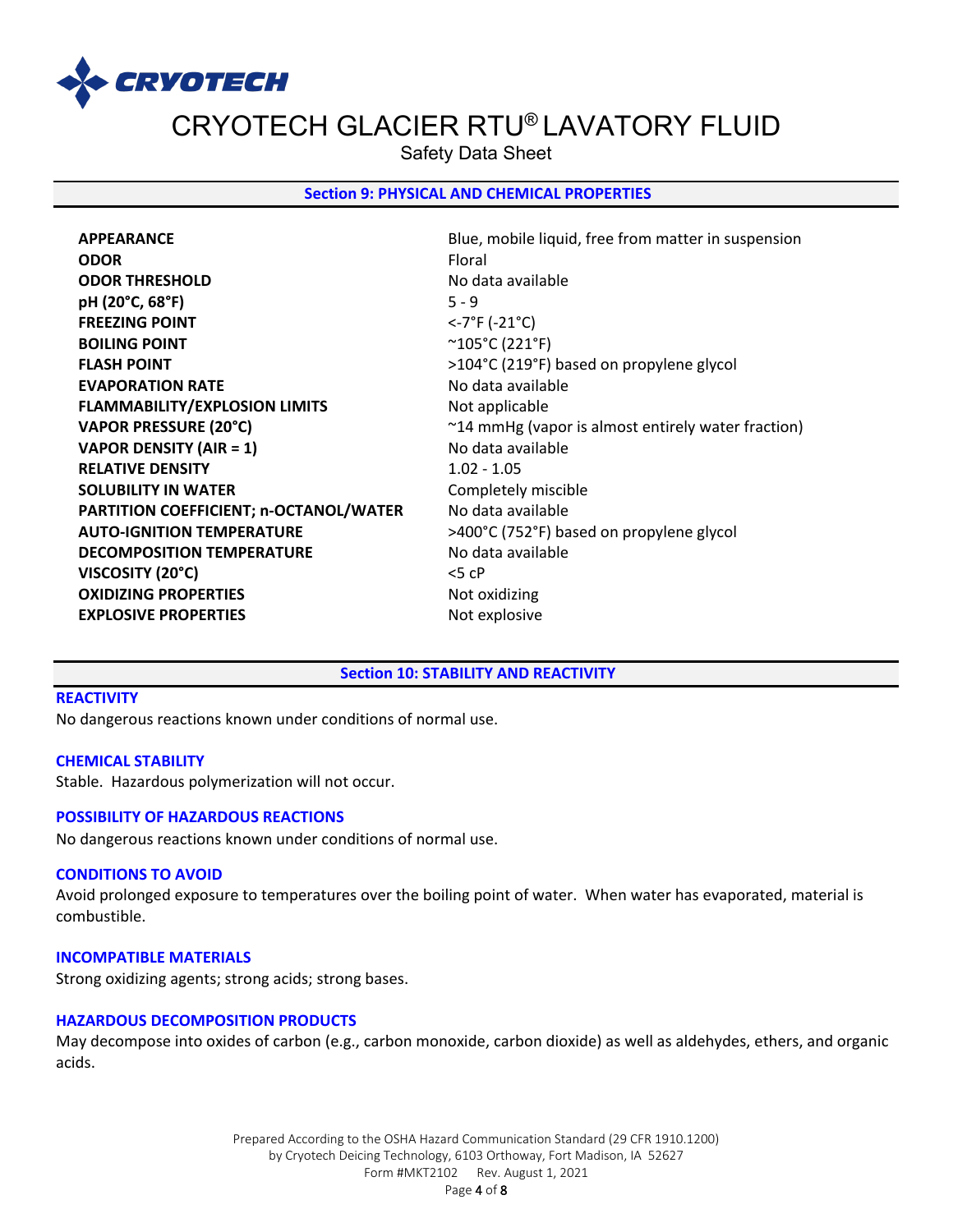

Safety Data Sheet

### **Section 11: TOXICOLOGICAL INFORMATION**

### **ACUTE TOXICITY**

No product toxicology data available.

### **LIKELY ROUTES OF EXPOSURE**

Skin contact, eye contact, ingestion.

### **SYMPTOMS RELATED TO THE PHYSICAL, CHEMICAL, AND TOXICOLOGICAL CHARACTERISTICS**

| Eve               | May cause minor temporary eye irritation. Corneal injury is unlikely.     |
|-------------------|---------------------------------------------------------------------------|
| <b>Skin</b>       | Repeated contact may cause slight skin irritation.                        |
| <b>Inhalation</b> | This product is not expected to be an inhalation hazard.                  |
| Ingestion         | Not expected to cause significant health effects by accidental ingestion. |

## **DELAYED AND IMMEDIATE EFFECTS AND CHRONIC EFFECTS FROM SHORT- AND LONG-TERM EXPOSURE**

| <b>Skin Corrosion/Irritation</b>         | Based on available data, the classification criteria are not met.                                             |
|------------------------------------------|---------------------------------------------------------------------------------------------------------------|
| <b>Serious Eye Damage/Irritation</b>     | Based on available data, the classification criteria are not met.                                             |
| <b>Respiratory or Skin Sensitization</b> | Based on available data, the classification criteria are not met.                                             |
| <b>Germ Cell Mutagenicity</b>            | Based on available data, the classification criteria are not met.                                             |
| Carcinogenicity                          | This product does not contain any ingredients that are considered to be<br>carcinogens by IARC, NTP, or OSHA. |
| <b>Reproductive Toxicity</b>             | Based on available data, the classification criteria are not met.                                             |
| <b>STOT-Single Exposure</b>              | Based on available data, the classification criteria are not met.                                             |
| <b>STOT-Repeated Exposure</b>            | Based on available data, the classification criteria are not met.                                             |
| <b>Aspiration Hazard</b>                 | Based on available data, the classification criteria are not met.                                             |

**Section 12: ECOLOGICAL INFORMATION** 

### **ECOTOXICITY (AQUATIC AND TERRESTRIAL)**

Not expected to cause long-term adverse effects in the aquatic or terrestrial environments.

## **PERSISTENCE AND DEGRADABILITY**

Biodegradable. COD (TOD): 0.71 g  $O_2/g$  deicer; BOD<sub>5</sub> (20°C): 0.25 g  $O_2/g$  deicer

### **BIOACCUMULATIVE POTENTIAL**

Bioaccumulation is not expected.

**MOBILITY IN SOIL** Adverse effects not expected.

**OTHER ADVERSE EFFECTS**

None expected.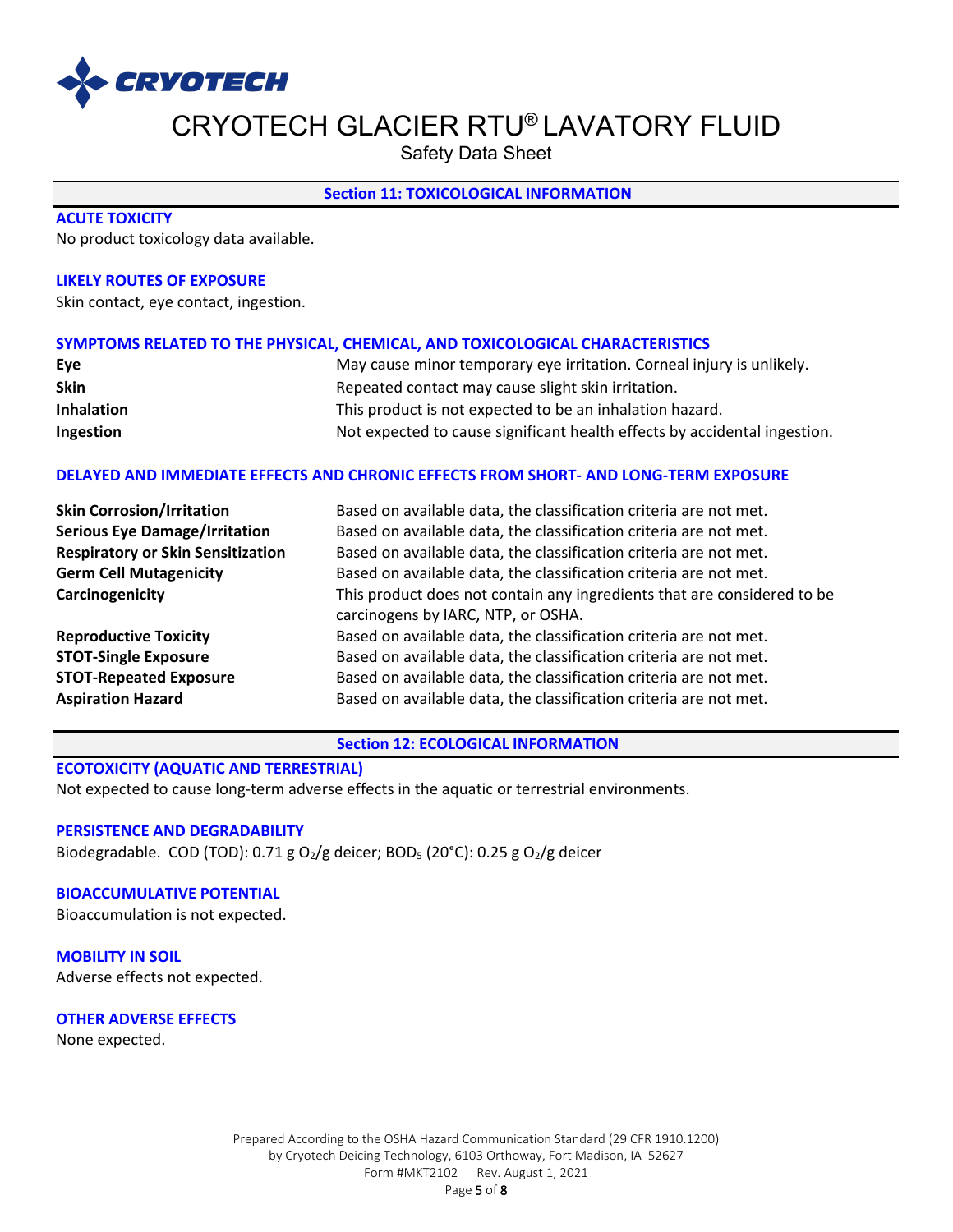

Safety Data Sheet

### **Section 13: DISPOSAL CONSIDERATIONS**

## **WASTE TREATMENT AND METHODS OF DISPOSAL**

Based on available information, this product is neither listed as a hazardous waste nor does it exhibit any of the characteristics that would cause it to be classified as a characterized hazardous waste under RCRA. This product may be absorbed onto suitable materials and disposed of in a sanitary landfill unless local, state, or provincial regulations prohibit such disposal.

### **Section 14: TRANSPORT INFORMATION**

### **TRANSPORT INFORMATION**

Not regulated as dangerous goods per US DOT or IATA.

**Section 15: REGULATORY INFORMATION**

### **INVENTORY LISTS**

All of the components in this product are on the following inventory lists: USA (TSCA), Canada (DSL/NDSL); Europe (EINECS)

### **TSCA SECTION 12(b)**

None of the chemicals in this product are listed under TSCA Section 12(b).

### **CERCLA HAZARDOUS SUBSTANCES**

There is no CERCLA Reportable Quantity for this material.

## **SARA 311/312 CATEGORIES**

| <b>Physical hazards</b>                       |     | <b>Health hazards</b>                                           |    |
|-----------------------------------------------|-----|-----------------------------------------------------------------|----|
| Explosive                                     | No  | Acute toxicity (any route of exposure)                          | No |
| Flammable (gases, aerosols, liquids or solids | No. | Skin corrosion or irritation                                    | No |
| Oxidizer (liquid, solid or gas)               | No. | Serious eye damage or eye irritation                            | No |
| Self-reactive                                 | No. | Respiratory or skin sensitization                               | No |
| Pyrophoric (liquid or solid)                  | No. | Germ cell mutagenicity                                          | No |
| <b>Pyrophoric Gas</b>                         | No. | Carcinogenicity                                                 | No |
| Self-heating                                  | No. | Reproductive toxicity                                           | No |
| Corrosive to metal                            | No. | Specific target organ toxicity (single or<br>repeated exposure) | No |
| Gas under pressure (compressed gas)           | No. | Aspiration hazard                                               | No |
| In contact with water emits flammable gas     | No. | Simple Asphyxiant                                               | No |
| Combustible Dust                              | No. | Hazard Not Otherwise Classified (HNOC)                          | No |
| Hazard Not Otherwise Classified (HNOC)        | No  |                                                                 |    |

| <b>Health hazards</b>                     |     |  |
|-------------------------------------------|-----|--|
| Acute toxicity (any route of exposure)    | No. |  |
| Skin corrosion or irritation              | No  |  |
| Serious eye damage or eye irritation      | No  |  |
| Respiratory or skin sensitization         | No  |  |
| Germ cell mutagenicity                    | No  |  |
| Carcinogenicity                           | No  |  |
| Reproductive toxicity                     | No  |  |
| Specific target organ toxicity (single or | No  |  |
| repeated exposure)                        |     |  |
| Aspiration hazard                         | No  |  |
| Simple Asphyxiant                         | No  |  |
| Hazard Not Otherwise Classified (HNOC)    | No  |  |

#### **SARA 313**

None of the components in this product are subject to reporting under SARA Section 313.

Prepared According to the OSHA Hazard Communication Standard (29 CFR 1910.1200) by Cryotech Deicing Technology, 6103 Orthoway, Fort Madison, IA 52627 Form #MKT2102 Rev. August 1, 2021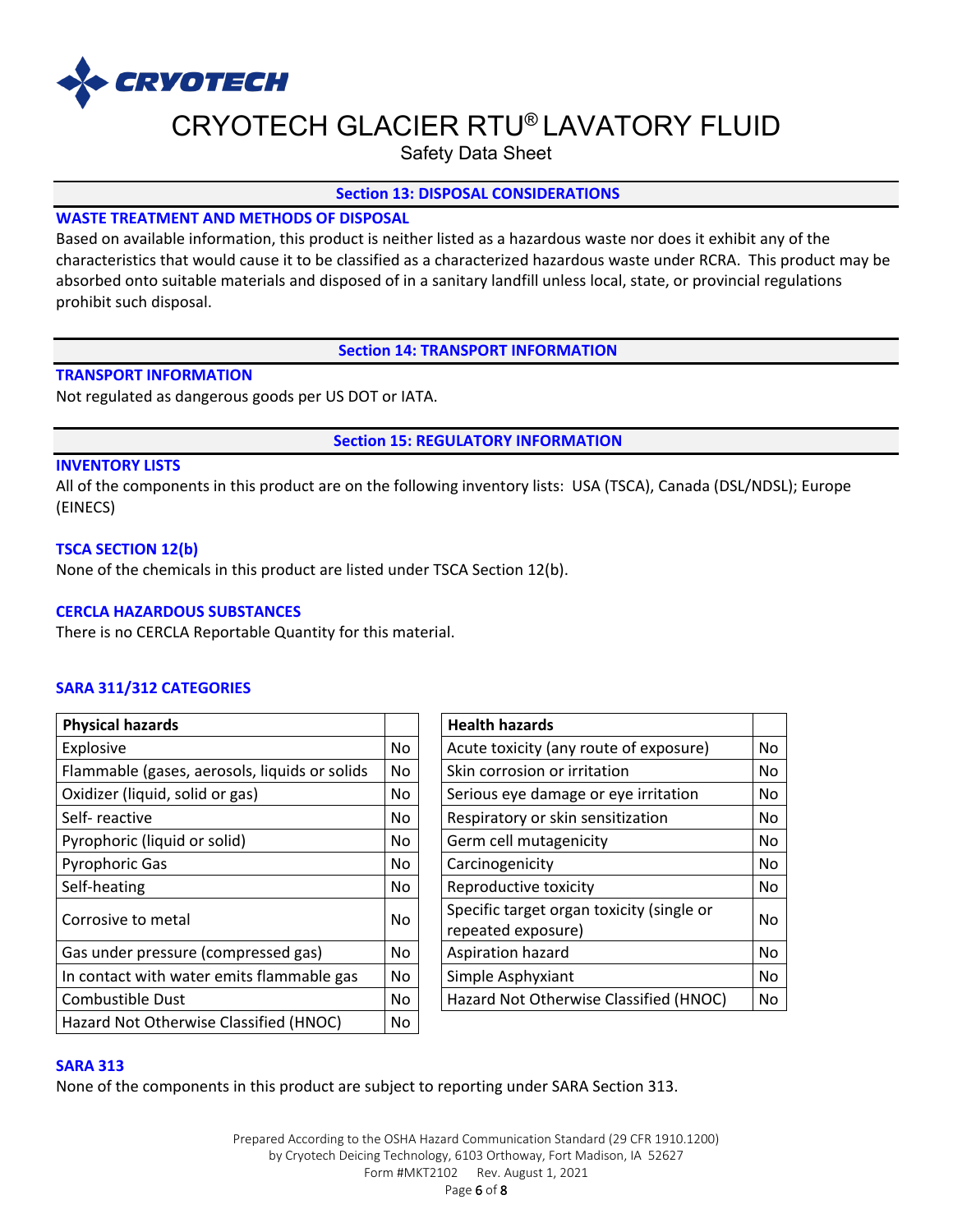

Safety Data Sheet

## **CLEAN WATER ACT**

None of the chemicals in this product are listed as Priority Pollutants under the CWA. None of the chemicals in this product are listed as Toxic Pollutants under the CWA.

### **STATE RIGHT-TO-KNOW:**

This product does not contain components at levels which are required to be reported under the statutes of the following states: MA

This product contains the following chemicals regulated by New Jersey's Worker and Community Right to Know Act, the Pennsylvania Right to Know Act, and the Minnesota Right to Know Act:

| Ingredient       | <b>CAS No</b> | <b>Wt.</b> % |
|------------------|---------------|--------------|
| Propylene Glycol | 57-55-6       | 35-50        |

This product does not contain materials known to the State of California (Proposition 65) to cause cancer and/or reproductive harm at levels which would require a warning under the statute.

| <b>NFPA 704</b> |  |                                                       |  |
|-----------------|--|-------------------------------------------------------|--|
| Health          |  |                                                       |  |
| Fire            |  |                                                       |  |
| Physical Hazard |  |                                                       |  |
|                 |  | Hazard Rating 0-4 0-least hazardous; 4-most hazardous |  |

| HMIS – Hazardous Materials Identification System                                                                              |  |  |  |  |  |
|-------------------------------------------------------------------------------------------------------------------------------|--|--|--|--|--|
| Health                                                                                                                        |  |  |  |  |  |
| Fire                                                                                                                          |  |  |  |  |  |
| <b>Physical Hazard</b>                                                                                                        |  |  |  |  |  |
| Hazard Rating: $0 = \text{minimal}$ , $1 = \text{slight}$ , $2 = \text{moderate}$ , $3 = \text{series}$ , $4 = \text{severe}$ |  |  |  |  |  |